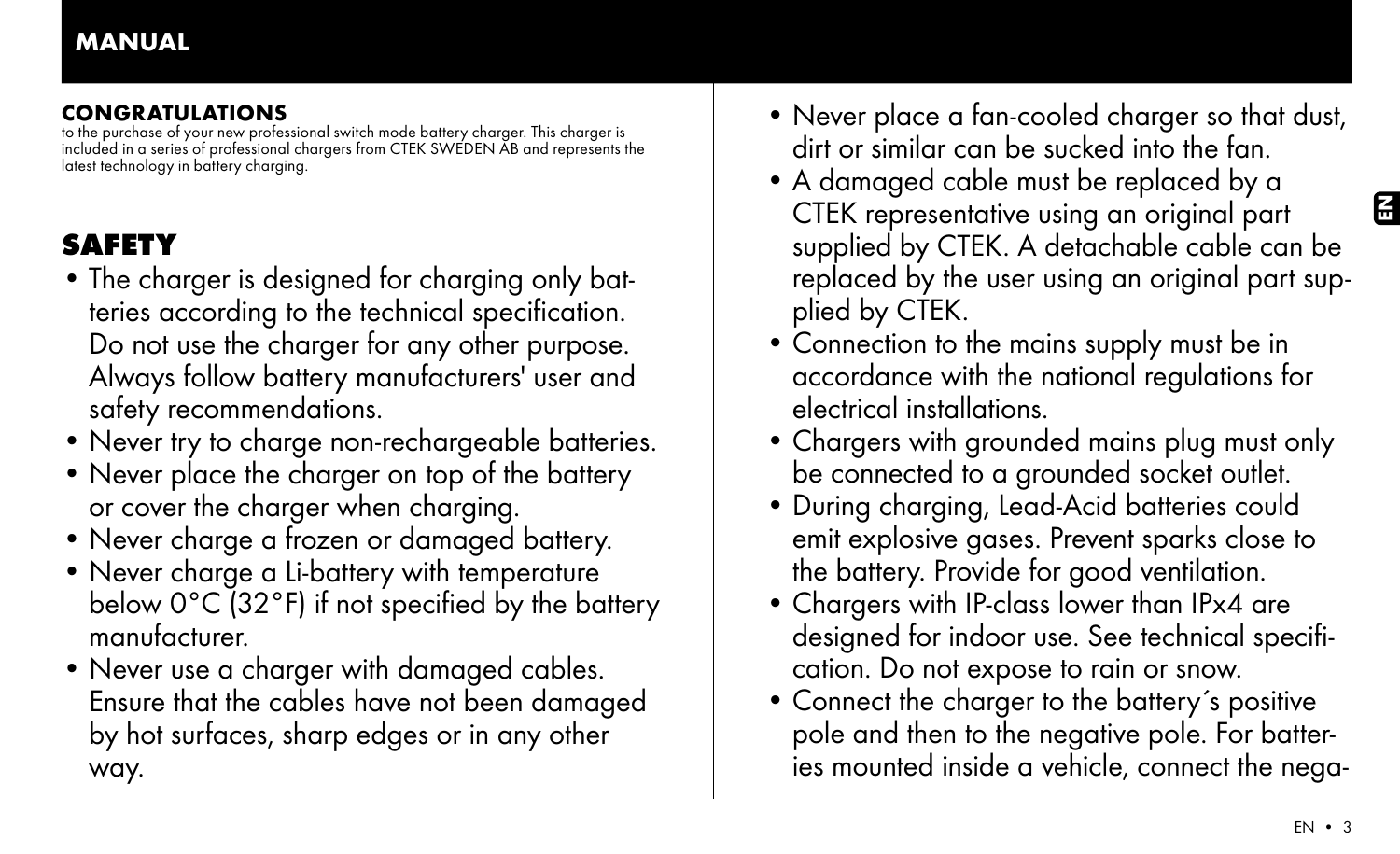tive connection to the vehicle chassis remote from the fuel pipe. Then connect the charger to mains supply.

- Disconnect the charger from the mains supply. Next remove the negative connection (vehicle chassis) and then the positive connection.
- Don't leave any battery unattended for a longer period of time during charging. If any error occurs disconnect the charger manually.
- (IEC 7.12 ed.5) This appliance is not intended for use by persons (including children) with reduced physical, sensory or mental capabilities, or lack of experience and knowledge, unless they have been given supervision or instruction concerning use of the appliance by a person responsible for their safety. Children should be supervised to ensure that they do not play with the appliance.

(EN 7.12) This appliance can be used by children aged from 8 years and above and persons with reduced physical, sensory or mental capabilities, or lack of experience and knowledge if they have been given supervision or instruction concerning use of the appliance in a safe way and understand the hazards involved. Children shall not play with the appliance. Cleaning and user maintenance shall not be made by children without supervision.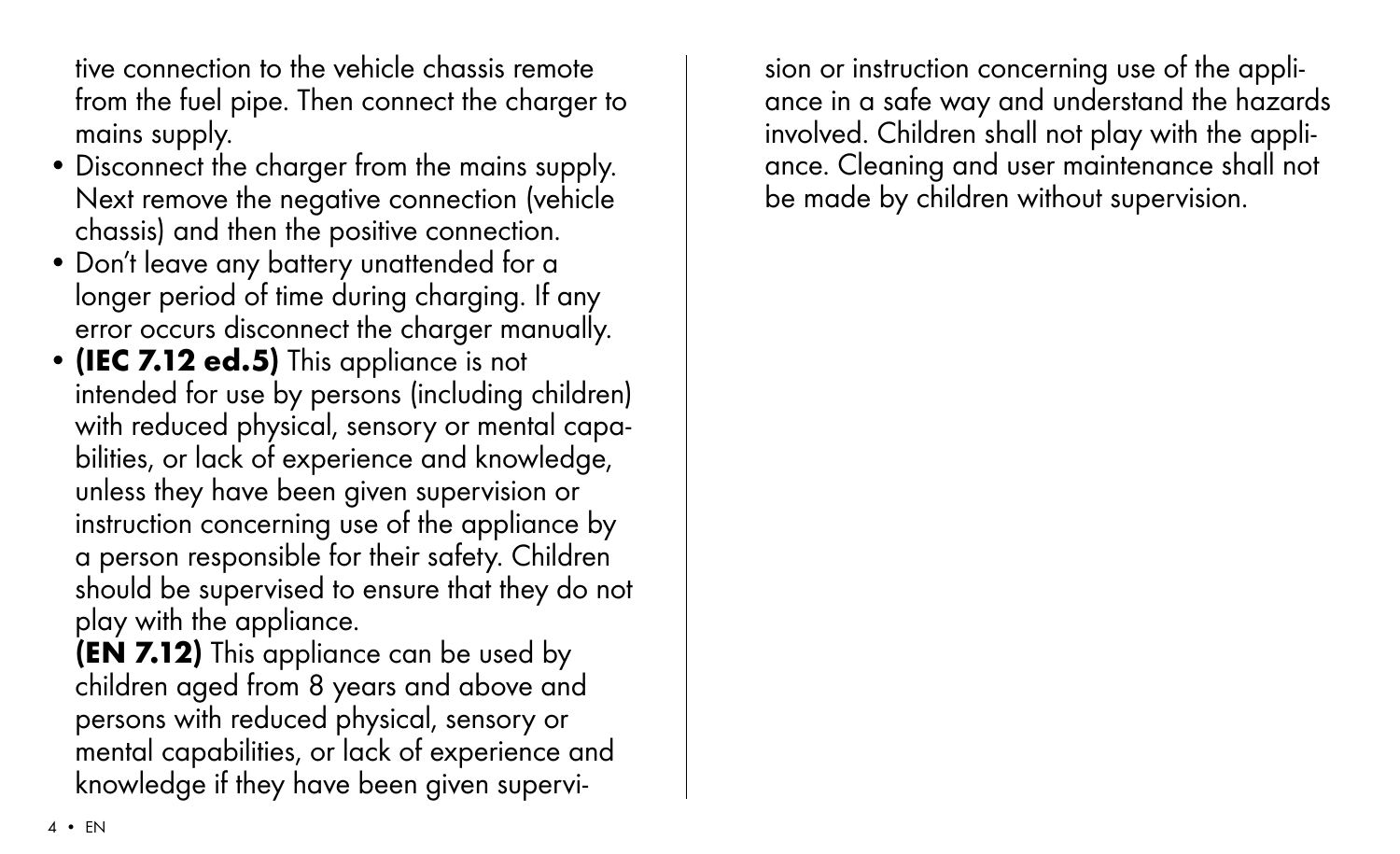# HOW TO CHARGE

1. Connect the charger to the battery.

- 2. Connect the charger to the wall socket. The power lamp will indicate that the mains cable is connected to the wall socket. The error lamp will indicate if the battery clamps are incorrectly connected. The reverse polarity protection will ensure that the battery or charger will not be damaged.
- 3.Press the MODE-button to select charging program.
- 4.Follow the 8-step display through the charging process. The battery is ready to start the engine when STEP 4 is lit. The battery is fully charged when STEP 7 is lit.
- 5. Stop charging at any time by disconnecting the mains cable from the wall socket.

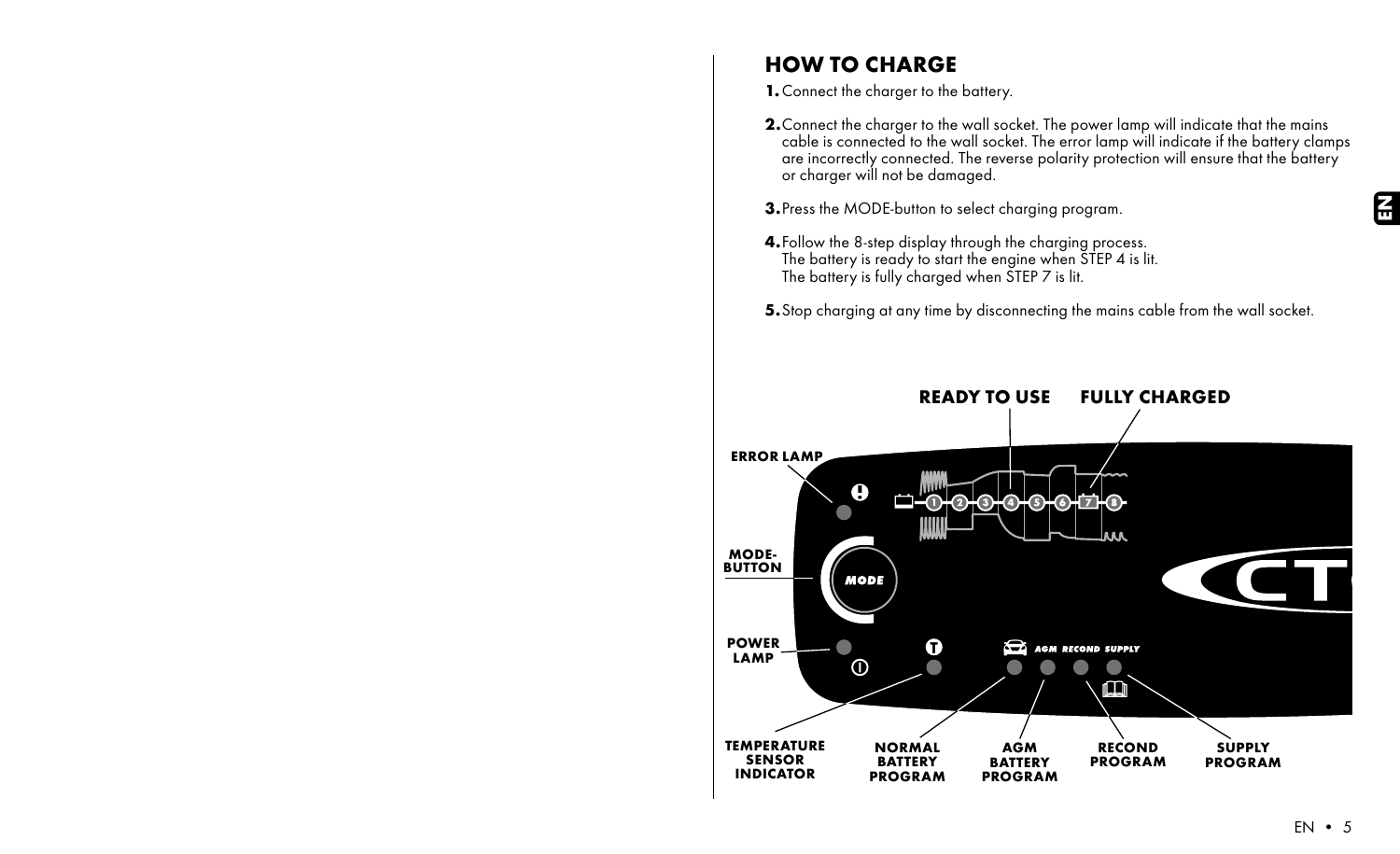### CONNECT THE CHARGER TO A BATTERY



### *INFO*

*If the battery clamps are incorrectly connected, the reverse polarity protection will ensure that the battery and charger are not damaged.*

#### *For batteries mounted inside a vehicle*

- *1. Connect the red clamp to the battery's positive pole.*
- *2. Connect the black clamp to the vehicle chassis remote from the fuel pipe and the battery.*
- *3. Connect the charger to the wall socket.*
- *4. Disconnect the charger from the wall socket before disconnecting the battery.*
- *5. Disconnect the black clamp before the red clamp.*



# CHARGING programs

Settings are made by pressing the MODE-button. After about two seconds the charger activates the selected program. The selected program will be restarted next time the charger is connected.

### The table explains the different Charging Programs:

| Program       | <b>Battery</b><br>Size (Ah) | <b>Explanation</b>                                                                                                                                                                                                                                                       | Temp range                                     |  |  |
|---------------|-----------------------------|--------------------------------------------------------------------------------------------------------------------------------------------------------------------------------------------------------------------------------------------------------------------------|------------------------------------------------|--|--|
|               | 20-300Ah                    | Normal battery program<br>14.4V/10A. Use for WET batteries,<br>Ca/Ca, MF and for most GEL batteries                                                                                                                                                                      | -20°C-+50°C<br>$(-4°F-122°F)$                  |  |  |
| AGM           | 20-300Ah                    | AGM battery program 14.7V/10A<br>Use for AGM batteries.                                                                                                                                                                                                                  | -20°C-+50°C<br>(-4°F-122°F)                    |  |  |
| <b>RECOND</b> | 20-300Ah                    | <b>Recond program</b> 15.8V/1.5A<br>Use to return energy to the empty<br>WET and Ca/Ca batteries. Recond<br>your battery once per year and after<br>deep dischare to maximise lifetime and<br>capacity. The Recond program adds<br>STEP 6 to the normal battery program. | $-20^\circ$ C $-+50^\circ$ C<br>$(-4°F-122°F)$ |  |  |
| <b>SUPPLY</b> | 20-300Ah                    | <b>Supply program 13.6V/10A</b><br>Use as 12V power supply or use for<br>float maintenance charging when 100%<br>capacity of the battery is required.<br>Supply program activates step 7 without<br>time or voltage limitation.                                          | -20°C-+50°C<br>$(-4°F-122°F)$                  |  |  |



### *WARNING!*

*The spark protection on the battery charger is disabled during SUPPLY program.*

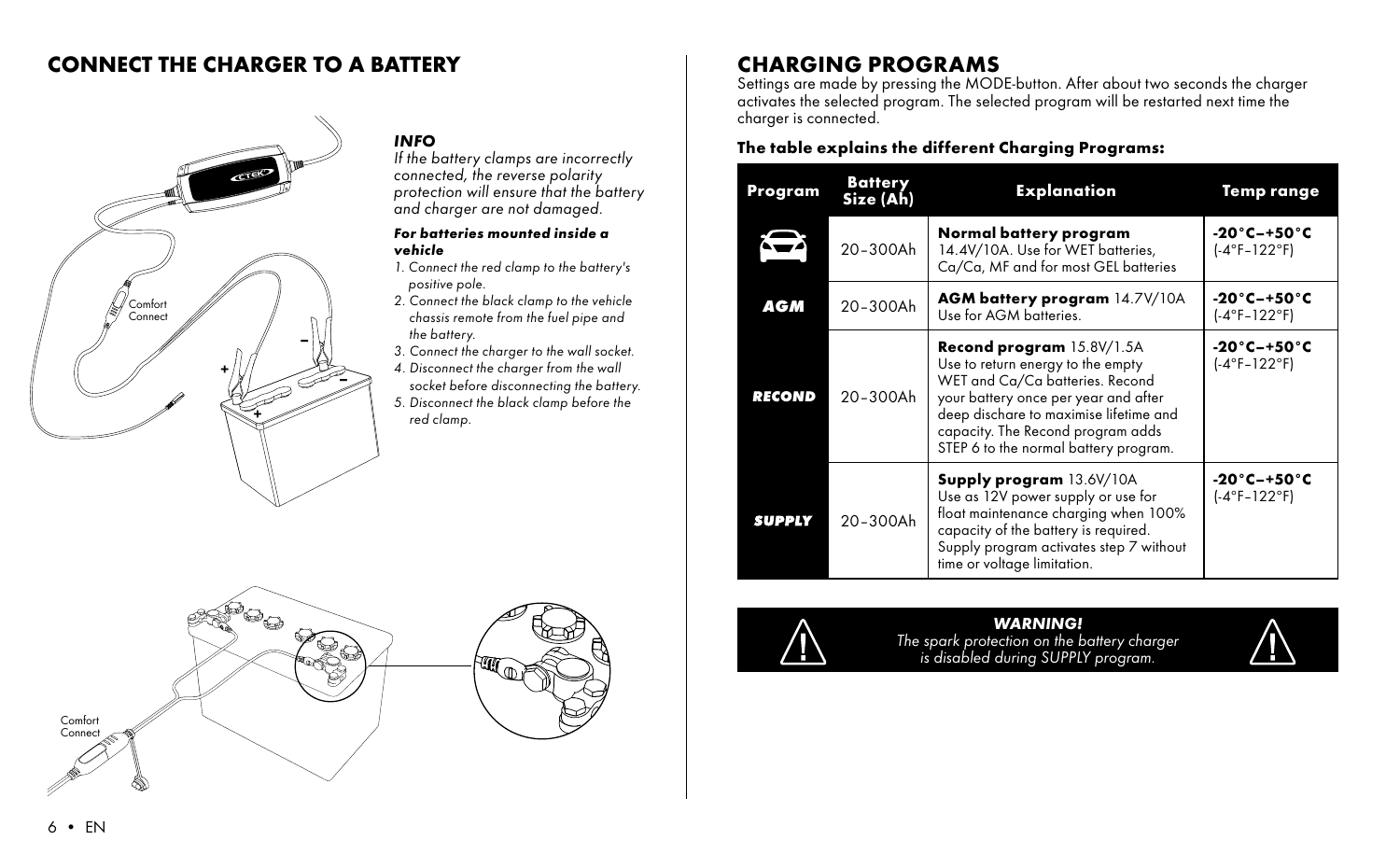### ERROR LAMP

If the error lamp is lit, check the following:



1. Is the chargers positive lead connected to the batterys positive pole?

### 2. Is the charger connected to a 12V battery?

- 3. Has charging been interrupted in STEP 1, 2 or 5? Restart the charger by pressing the MODE-button. If charging is still being interrupted, the battery...
	- **STEP 1:** ...is seriosly sulphated and may need to be replaced.
	- step 2: *...can not accept charge and may need to be replaced.*
	- step 5: *...can not keep charge and may need to be replaced.*

### POWER LAMP

If the power lamp is lit with a:



### 1. STEADY LIGHT:

The mains cable is connected to the wall socket.

### 2. FLASHING LIGHT:

The charger has entered the energy save mode. This happens if the charger isn´t connected to the battery in 2 minutes.

# TEMPERATURE SENSOR



The charger is equipped with a temperature sensor. The temperature sensor will adjust the voltage to the ambient temperature. For MXS 10 EC - the temperature sensor is not detachable. Activated temperature sensor will be indicated by a lit temperature sensor indicator lamp.

### READY TO USE

The table shows the estimated time for empty battery to 80% charge

| <b>BATTERY SIZE (Ah)</b> | <b>TIME TO 80% CHARGED</b> |
|--------------------------|----------------------------|
| 20Ah                     | 2 <sub>h</sub>             |
| 50Ah                     | 5h                         |
| 100Ah                    | 10h                        |
| 200Ah                    | 20 <sub>h</sub>            |

# TECHNICAL SPECIFICATIONS

| Model number                  | 1046                                                                          |  |  |  |  |
|-------------------------------|-------------------------------------------------------------------------------|--|--|--|--|
| <b>Rated Voltage AC</b>       | 220-240VAC, 50-60Hz                                                           |  |  |  |  |
| <b>Charging voltage</b>       | 13.6V 14.4V, AGM 14.7V, RECOND 15.8V, SUPPLY 13.6V                            |  |  |  |  |
| Start voltage                 | 2.0V                                                                          |  |  |  |  |
| <b>Charging current</b>       | $10A$ max                                                                     |  |  |  |  |
| Current, mains                | $1.4Arms$ (at full charging current)                                          |  |  |  |  |
| Back current drain*           | Less than 1Ah/month                                                           |  |  |  |  |
| Ripple**                      | Less than 4%                                                                  |  |  |  |  |
| <b>Ambient</b><br>temperature | -20°C to +50°C, output power is reduced<br>automatically at high temperatures |  |  |  |  |
| <b>Charger type</b>           | 8-step, fully automatic charging cycle                                        |  |  |  |  |
| <b>Battery types</b>          | All types of 12V lead-acid batteries<br>(WET, MF, Ca/Ca, AGM and GEL)         |  |  |  |  |
| <b>Battery capacity</b>       | 20-300Ah                                                                      |  |  |  |  |
| Insulation class              | <b>IP65</b>                                                                   |  |  |  |  |

\*) Back current drain is the current that drains the battery if the charger is not connected<br>to the mains. CTEK chargers has a very low back current.<br>\*\*) The quality of the charging voltage and charging current is very imp

current ripple heats up the battery which has an aging effect on the positive electrode. High voltage ripple could harm other equipment that is connected to the battery. CTEK battery chargers produce very clean voltage and current with low ripple.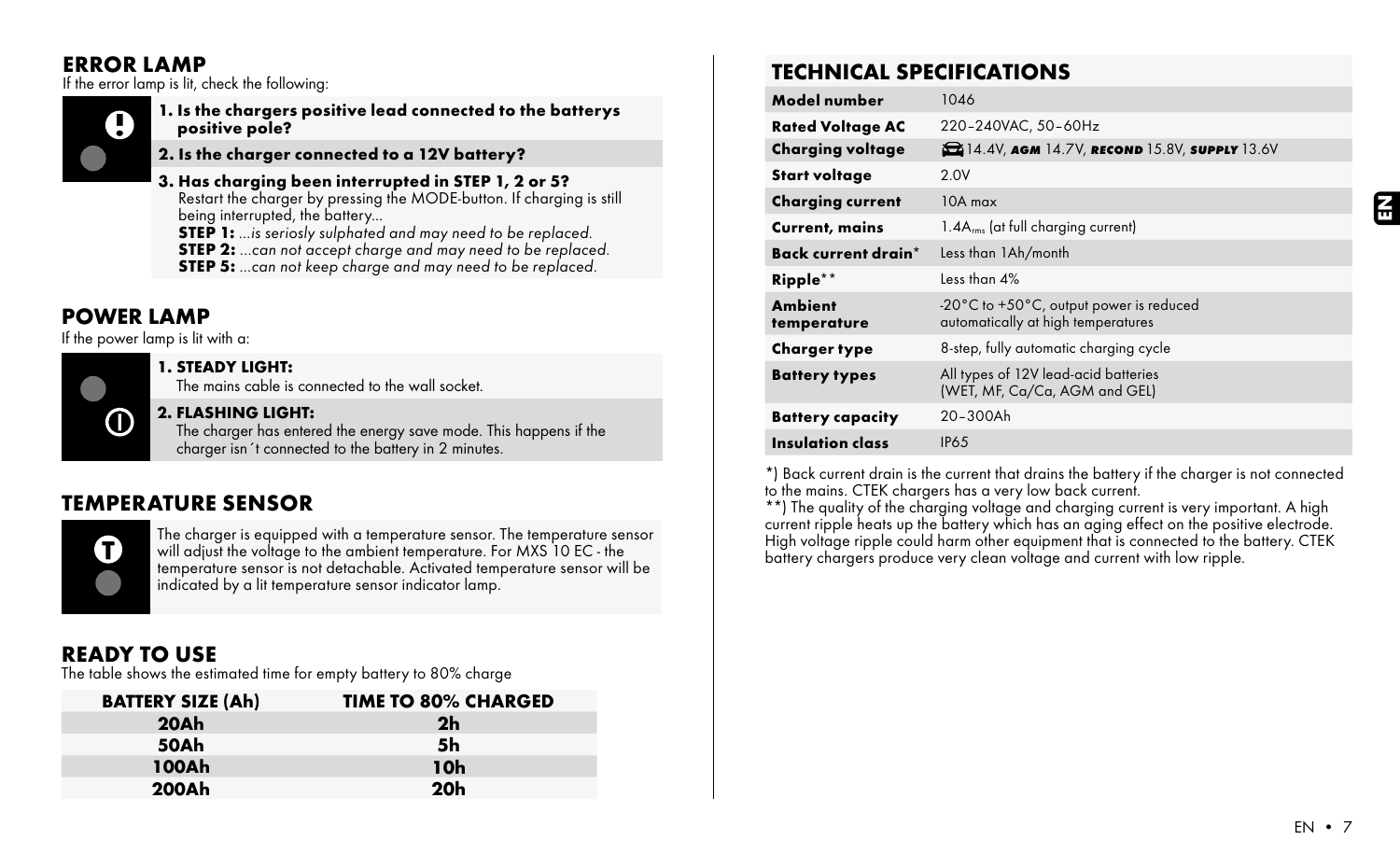### CHARGING PROGRAM

|               | <b>DESULPHATION</b> | <b>SOFT START</b> | <b>BULK</b>                                  | <b>ABSORPTION</b>                 | <b>ANALYSE</b>                    | <b>RECOND</b>                                   | <b>FLOAT</b>                                          | <b>PULSE</b>                                                             |
|---------------|---------------------|-------------------|----------------------------------------------|-----------------------------------|-----------------------------------|-------------------------------------------------|-------------------------------------------------------|--------------------------------------------------------------------------|
| VOLTAGE (V)   |                     | 2                 | $\bullet$                                    | $\bullet$                         | 6                                 | 6                                               | $\overline{7}$                                        | O                                                                        |
| CURRENT (A)   |                     |                   |                                              |                                   |                                   |                                                 |                                                       |                                                                          |
| $\bigoplus$   | 15.8V               | 10A until 12.6V   | Increasing voltage<br>to 14.4V @ 25°C<br>10A | 14.4V @ 25°C<br>Declining current | Checks if voltage<br>drops to 12V |                                                 | 13.6V<br>10A                                          | or voltage limited.<br>$12.7V - 14.4V$<br>$10-2A$                        |
| <b>AGM</b>    | 15.8V               | 10A until 12.6V   | Increasing voltage<br>to 14.7V @ 25°C<br>10A | 14.7V @ 25°C<br>Declining current | Checks if voltage<br>drops to 12V |                                                 | 13.6V<br>10A                                          | $12.7V - 14.7V$<br>$10-2A$                                               |
| <b>RECOND</b> | 15.8V               | 10A until 12.6V   | Increasing voltage<br>to 14.4V @ 25°C<br>10A | 14.4V @ 25°C<br>Declining current | Checks if voltage<br>drops to 12V | Max 15.8V<br>1.5A                               | 13.6V<br>10A                                          | 12.7V-14.4V<br>$10-2A$                                                   |
| <b>SUPPLY</b> |                     |                   |                                              |                                   |                                   |                                                 | Max 13.6V<br>10A                                      |                                                                          |
| Limit:        | Max 8h              | Max 8h            | Max 20h                                      | Max 10h                           | 3 minutes                         | 30 min or 4h<br>depending on<br>battery voltage | 10 days<br>Charge cycle restarts<br>if voltage drops* | *Supply program is not time<br>Charge cycle restarts<br>if voltage drops |

#### STEP 1 desulphation

Detects sulphated batteries. Pulsing current and voltage, removes sulphate from the lead plates of the battery restoring the battery capacity.

#### STEP 2 soft start

Tests if the battery can accept charge. This step prevents that charging proceeds with a defect battery.

### STEP 3 bulk

Charging with maximum current until approximately 80% battery capacity.

### STEP 4 absorption

Charging with declining current to maximize up to 100% battery capacity.

#### STEP 5 analysE

Tests if the battery can hold charge. Batteries that can not hold charge may need to be replaced.

### STEP 6 recond

Choose the Recond program to add the Recond step to the charging process. During the Recond step voltage increases to create controlled gasing in the battery. Gasing mixes the battery acid and gives back energy to the battery.

### STEP 7 float

Maintaining the battery voltage at maximum level by providing a constant voltage charge.

### STEP 8 pulse

Maintaining the battery at 95–100% capacity. The charger monitors the battery voltage and gives a pulse when necessary to keep the battery fully charged.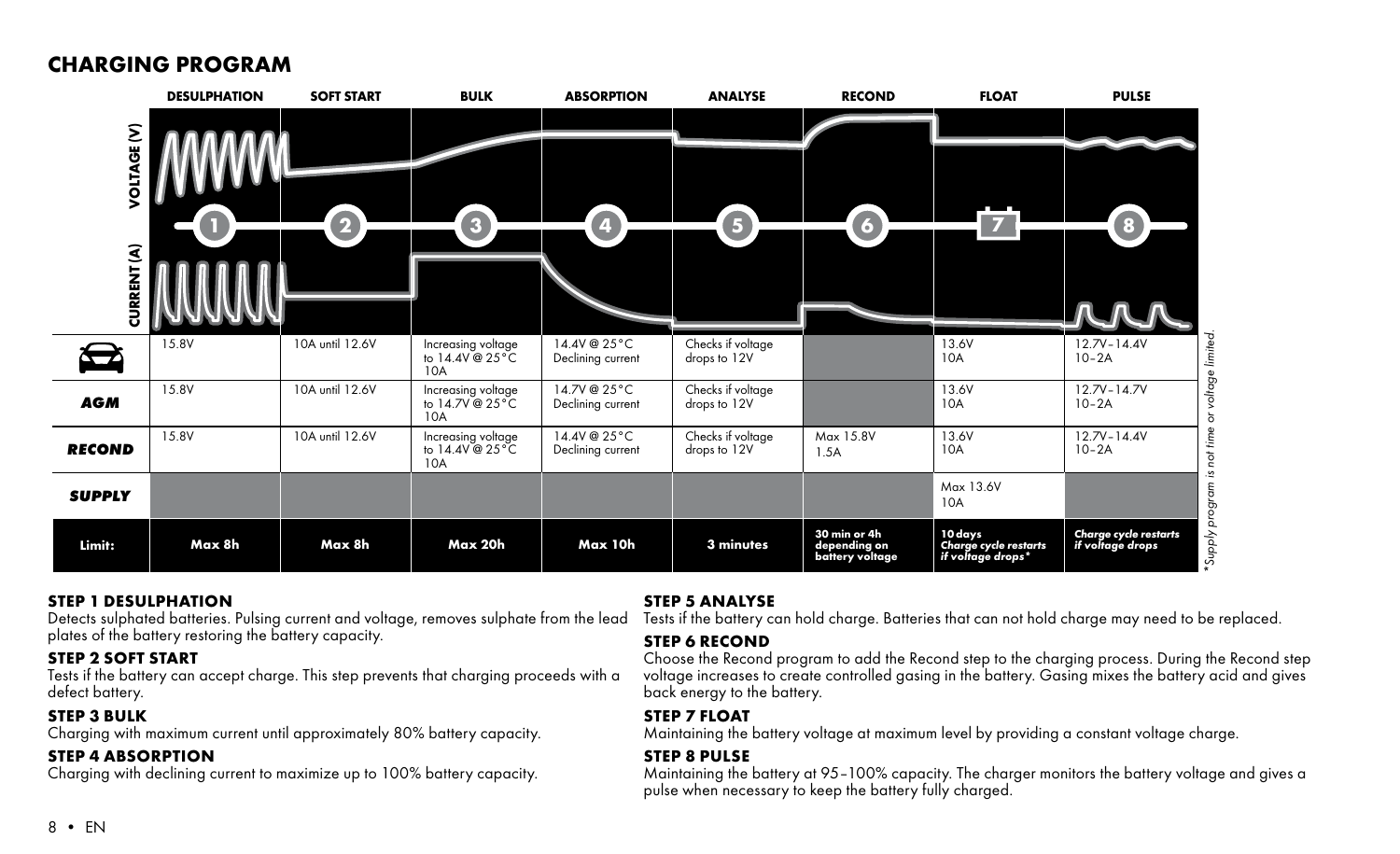# LIMITED WARRANTY

CTEK SWEDEN AB, issues this limited warranty to the original purchaser of this product. This limited warranty is not transferable. The warranty applies to manufacturing faults and material defects for 2 years from the date of purchase. The customer must return the product together with the receipt of purchase to the point of purchase. This warranty is void if the battery charger has been opened, handled carelessly or repaired by anyone other than CTEK SWEDEN AB or its authorised representatives. One of the screw holes in the bottom of the charger is sealed. Removing or damaging the seal will void the warranty. CTEK SWEDEN AB makes no warranty other than this limited warranty and is not liable for any other costs other than those mentioned above, i.e. no consequential damages. Moreover, CTEK SWEDEN AB is not obligated to any other warranty other than this warranty.

### SUPPORT

*Fore support and more information about CTEK products: www.ctek.com, info@ctek.com,*  info@ctek.se, +46(0) 225 351 80. For latest revised manual see www.ctek.com.

EN